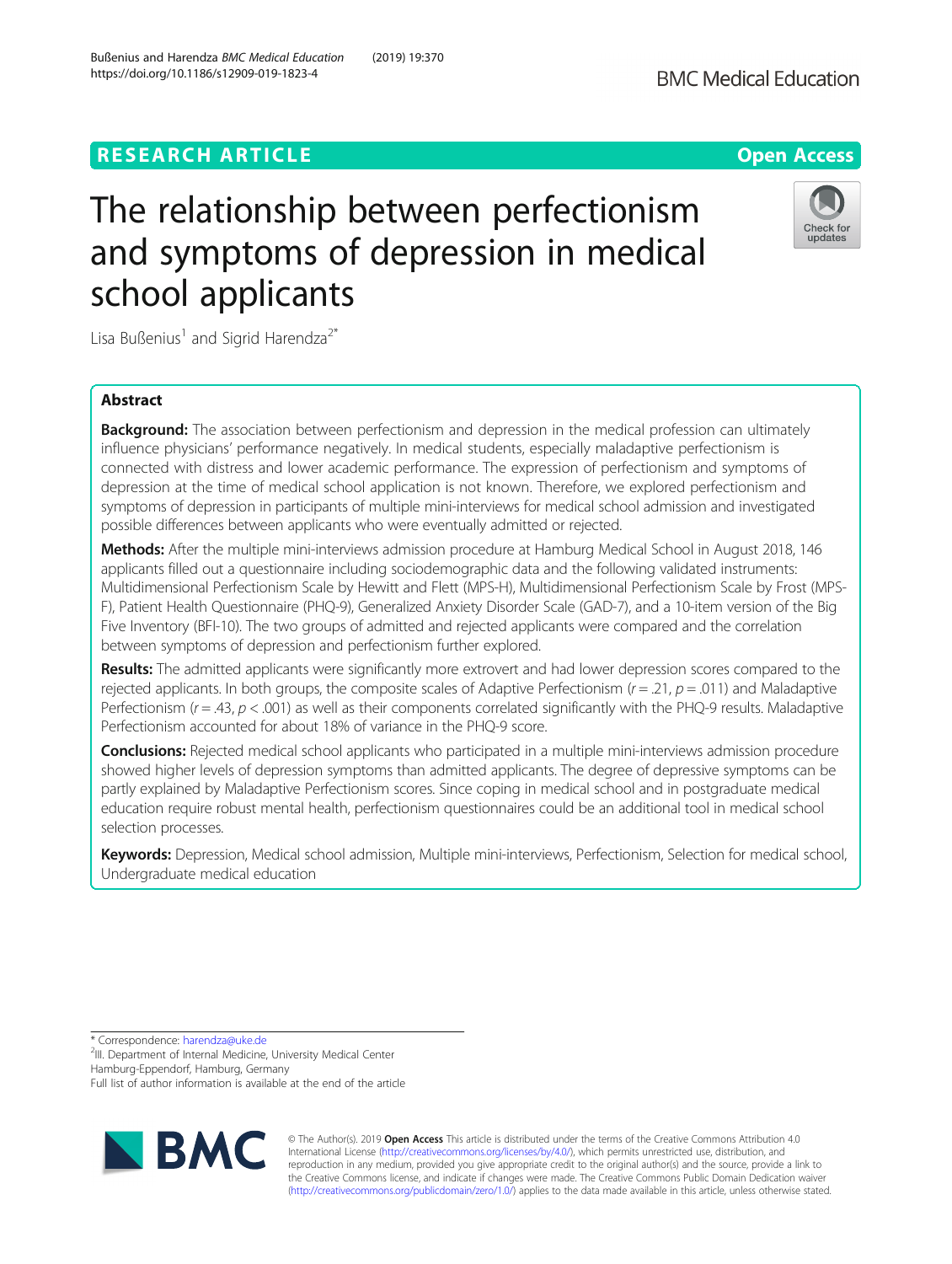# Background

A functioning health care system is of immense importance to society. Yet optimal patient care can be compromised when physicians are unwell [\[1](#page-6-0)], suffering from psychopathologies such as depression, anxiety, stress, or burnout [[2](#page-6-0)–[5\]](#page-6-0). A higher rate of medical errors can occur and interpersonal skills such as empathy are affected as well [[5\]](#page-6-0). Students already perceive medical school as a stressful environment, which impedes the expression of empathy [[6](#page-6-0)]. Significant levels of stress and depressive symptoms with an overall prevalence of depression of 27% have been found in medical students [\[7](#page-6-0)], which exceeds the depression rates of other students  $[8, 9]$  $[8, 9]$  $[8, 9]$  $[8, 9]$  as well as the general population's [[10](#page-6-0)]. Furthermore, high expression of perfectionism corresponds with higher levels of depressive symptoms and anxiety in medical students [[11\]](#page-6-0). A relationship between symptoms of depression and perfectionism has also been identified in other groups  $[12-14]$  $[12-14]$  $[12-14]$  $[12-14]$  $[12-14]$ .

It has been suggested that healthy forms of perfectionism also exist, relating to factors such as conscientiousness, adaptive coping, or positive affect [\[15](#page-6-0)]. For example, the setting of high personal standards, a behavior which cannot be considered problematic or pathological per se, is immanent in definitions of perfectionism  $[16]$  $[16]$ . The concept of perfectionism has evolved as multidimensional personality characteristics, acknowledging different forms of perfectionism and their effects. One of the most prominent models is the Multidimensional Perfectionism Scale postulated by Frost and colleagues in 1990 [[16\]](#page-6-0), which differentiates between Personal Standards, Organization, Concern over Mistakes, and Doubts about Actions on the one hand, and Parental Expectations and Parental Criticism on the other. Another model of perfectionism was established at the same time by Hewitt and Flett, comprising three scales: Self-Oriented Perfectionism, Socially Prescribed Perfectionism, and Other-Oriented Perfectionism [[17](#page-6-0)]. Comparing the two multidimensional perfectionism scales, a factor analysis resulted in two factors, which the authors called maladaptive evaluation concerns and positive achievement strivings [\[18](#page-6-0)]. In another study, both Multidimensional Perfectionism Scales were aggregated to form the scales of Adaptive and Maladaptive Perfectionism [\[19\]](#page-6-0). The authors found maladaptive perfectionism to correlate with neuroticism and to predict symptoms of distress and dissatisfaction with academic performance in medical students [[19](#page-6-0)].

Many medical schools perform admission tests to select medical school applicants having regard to non-cognitive attributes or psychosocial competencies [\[20](#page-6-0)–[22](#page-6-0)]. Multiple mini-interviews (MMIs) have frequently replaced the conventional admission interview [\[22\]](#page-6-0). Personality factors like extraversion, conscientiousness, and agreeableness showed weak but reliable correlations to MMI scores [[23](#page-7-0)]. Furthermore, higher levels of extraversion and agreeableness were related to medical school acceptance offers [[24](#page-7-0)]. In Germany, 20% of all available places to study medicine are awarded to high school graduates with the highest grade point averages (GPA) and 20% are reserved to applicants on a waiting list. The remaining 60% are appointed to applicants with a high school degree by selection procedures individually designed by every medical faculty. In 2010, Hamburg Medical School decided to introduce a two-step selection process. While every applicant has to perform a natural science test (HAM-Nat), only the 100 best applicants (about 30%) get direct access to undergraduate medical studies. The applicants with rank 101 to 300 are invited in a second step to participate in a validated MMI called HAM-Int (Hamburg Assessment Test for Medicine – Interview), which assesses the applicants' psychosocial competencies including empathy, communication skills, and self-regulation [\[25](#page-7-0), [26\]](#page-7-0) and awards the remaining 30% of study places to the approximately 100 best participants.

It is not known how medical school applicants who participate in MMIs score on perfectionism and depression scales. Since both aspects have been shown to have an impact on studying, the aim of our study was to evaluate medical school applicants' scores for perfectionism and symptoms of depression to elucidate whether differences in these dimensions can be identified between applicants who are accepted for medical school entry and applicants who fail to gain entry to medical school. We further postulate that maladaptive perfectionism can predict the extent of symptoms of depression in medical applicants.

# Methods

## Study design and participants

The enrolment of our study participants took place during the course of the MMI selection process HAM-Int at the Medical Faculty of Hamburg in August 2018. Two hundred applicants were preselected by their high school grade point average (GPA) and a natural sciences test (HAM-Nat). All 194 HAM-Int participants were randomly divided into a morning and an afternoon group and debriefed after finishing the MMI procedure (morning group about 1 pm, afternoon group about 4 pm). In the debriefing phase, participants were asked to participate in this study on a voluntary basis. After informed consent was obtained, the questionnaire was administered to the participants and it took about 15 min to be completed. It contained a barcode identifier and applicants were asked to state their individual admission identification numbers. A key list stored in a separate location was created to enable consolidation of relevant admission data (e.g. HAM-Nat, HAM-Int, and GPA scores with 1 being the best grade) as well as basic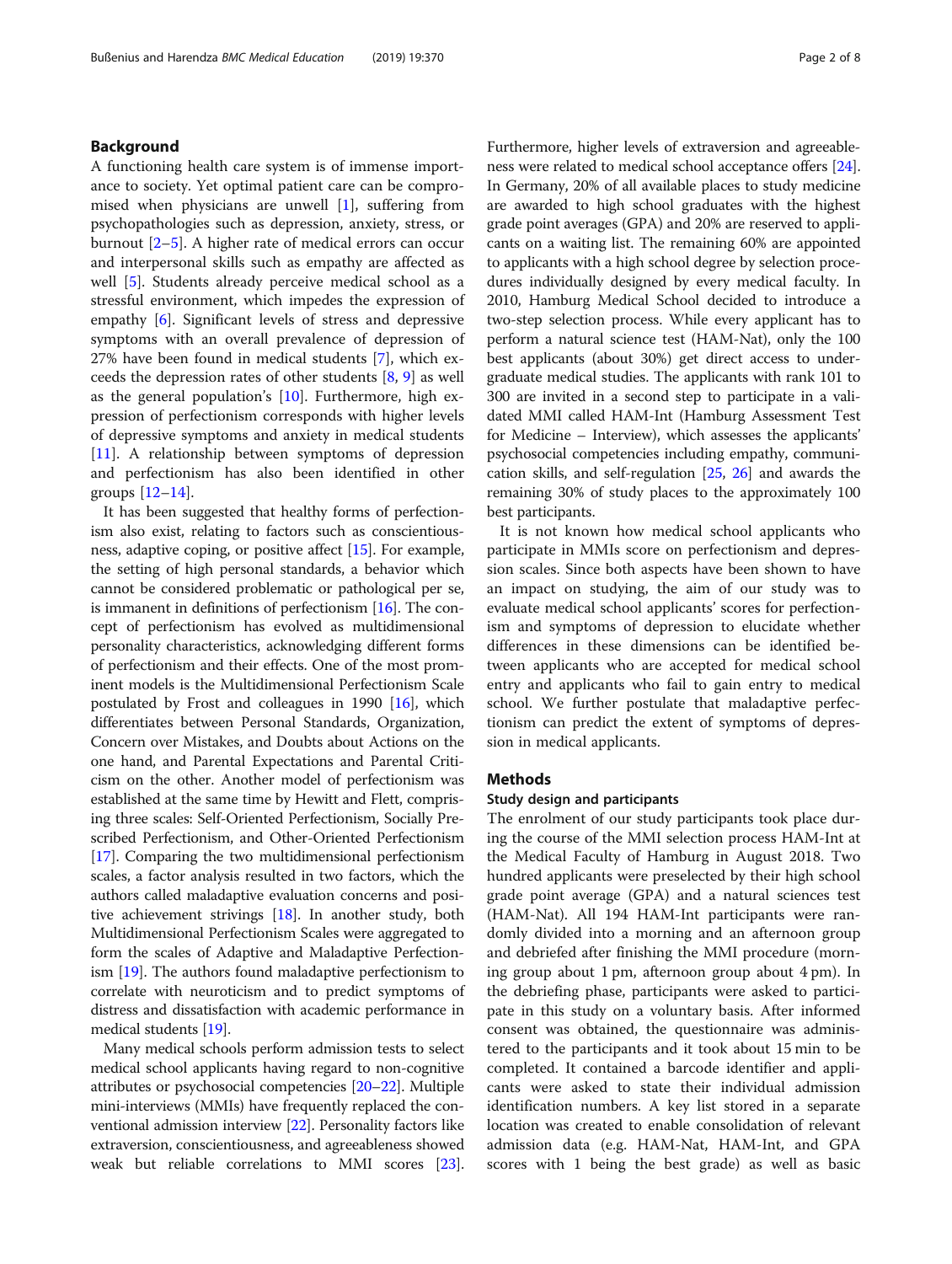sociodemographic aspects (gender and age) by a third party. The questionnaire contained the following validated instruments: Multidimensional Perfectionism Scale by Hewitt and Flett (MPS-H) [\[27](#page-7-0)], Multidimensional Perfectionism Scale by Frost (MPS-F) [[16\]](#page-6-0), Patient Health Questionnaire (PHQ-9) [\[28](#page-7-0)], Generalized Anxiety Disorder Scale (GAD-7) [\[29](#page-7-0)], and a 10-item version of the Big Five Inventory (BFI-10) [\[30\]](#page-7-0). Applicants signed informed consent prior to the admission procedure and the Ethics Committee of the Hamburg Chamber of Physicians approved of this study (WF-047/16) under the condition that data were anonymized. Therefore, no individual feedback about results to the participants was possible. It was clearly stated that completion of the questionnaire did not impact the HAM-Int score. When the questionnaire was administered, the final admission decision was still unknown to the participants and the authors.

# **Instruments**

# Multidimensional perfectionism scale (MPS-H)

The MPS-H includes three scales: Self-oriented perfectionism (SOP), Other-Oriented Perfectionism (OOP) and Socially Prescribed Perfectionism (SPP), each containing 15 items. Items are rated on a 7-point Likert scale (1 indicating disagreement, 7 agreement) [\[27\]](#page-7-0) (German version by Seeliger and Harendza [\[31\]](#page-7-0) based on Stoeber [[32\]](#page-7-0)). The scales showed satisfactory internal consistency (Cronbach's alpha = .88, .90 and .72 respectively).

# Multidimensional perfectionism scale (MPS-F)

This instruments measures six dimensions: Personal Standards (PS) containing seven items, Organization (O) containing six items, Concern over Mistakes (CM) containing nine items, Doubts about Actions (DA) containing four items, Parental Expectations (PE) containing five items and Parental Criticism (PC) containing four items. All 35 items are rated on a 6-point Likert scale (1 being not at all true, 6 being exactly true) [[16](#page-6-0)] (German version by Altstötter-Gleich and Bergemann [\[33](#page-7-0)]). Five scales showed acceptable to good internal consistency  $(O = .93, CM = .86, PE = .85, PC = .77, and PS = .74),$ while the reliability of the scale DA only showed an internal consistency of .58.

# Patient health questionnaire (PHQ-9)

This short instrument is used to screen for self-reported symptoms of major depressive disorder (MDD), which makes it a useful research tool [\[28](#page-7-0)]. Nine items describing typical depressive states such as having "little interest or pleasure in doing things" are rated on a 4-point Likert scale depending on their occurrence of impairing the participant in the last 2 weeks  $(0 = not at all, 1 = several$ days,  $2 = more than half the days,  $3 = nearly every day$ .$  A score  $\leq$  4 indicates minimal or no signs of MDD, 5–9 indicates a mild form, 10–14 show a moderate severity, 15–19 can be characterized as moderately severe and  $\geq 20$ is considered a severe form of MDD. To assess global impairment, participants were asked the following question: 'If you checked off any problems, how difficult have these problems made it to work, take care of things at home, or get along with other people?'  $(0 = not at all, 1 =$ somewhat difficult,  $2 = \text{very difficult}$ ,  $3 = \text{extremely difficult}$ ) [[28](#page-7-0)] (German translation by Löwe et al. [[34](#page-7-0)]). The instrument showed good internal consistency (Cronbach's alpha =  $.81$ ).

# Generalized anxiety disorder scale (GAD-7)

In an analog way to PHQ-9, participants were asked about their anxiety level to screen for generalized anxiety disorder (GAD). The scale consists of seven items such as not being able to stop or control worrying. The same Likert scale applies. A score  $\leq$  4 indicates minimal or no signs of GAD, 5–9 indicates a mild form, 10–14 show a moderate severity while ≥15 can be considered a severe form of GAD [\[29](#page-7-0)] (German translation by Löwe et al. [[35\]](#page-7-0)). This instrument also showed good reliability (Cronbach's alpha = .88).

# Big five inventory, 10-item version (BFI-10)

On this short version of the BFI, which was used in our previous study [[31](#page-7-0)], five personality dimensions including Openness, Conscientiousness, Extraversion, Agreeableness, and Neuroticism are measured by means of two items each on a 5-point Likert scale (1 = disagree strongly, 5 = agree strongly; both German and English version by Rammstedt and John [\[30](#page-7-0)]). The Cronbach's alpha values were: Openness = .69, Extraversion = .63, Conscientiousness = .61, Neuroticism = .53, and Agreeableness = .30.

# Data processing

The data were obtained from the questionnaires by means of optical mark recognition (Remark Office OMR, pki Informationssysteme für Marktforschung, Hamburg, Germany) and spot-checked for errors. The data were analyzed using IBM SPSS Statistics for Windows, version 25 (IBM Corp., Armonk, N.Y., USA) with a general alpha-level of .05. The applicants' final ranking is based on the sum of GPA, HAM-Nat, and HAM-Int scores. The scores are transformed onto a linear scale so that the GPA accounts for 34% of the final score, while HAM-Nat and HAM-Int account for 33%, respectively. The GPA in Germany is measured on a scale from 1 (best grade) to 6 (worst grade), and is transformed onto a linear scale from 0 to 60 (60 being the highest score). HAM-Nat and HAM-Int scores are both transformed onto a linear scale from 0 to 59 (59 being the highest score). The instruments obtained from the questionnaire were included in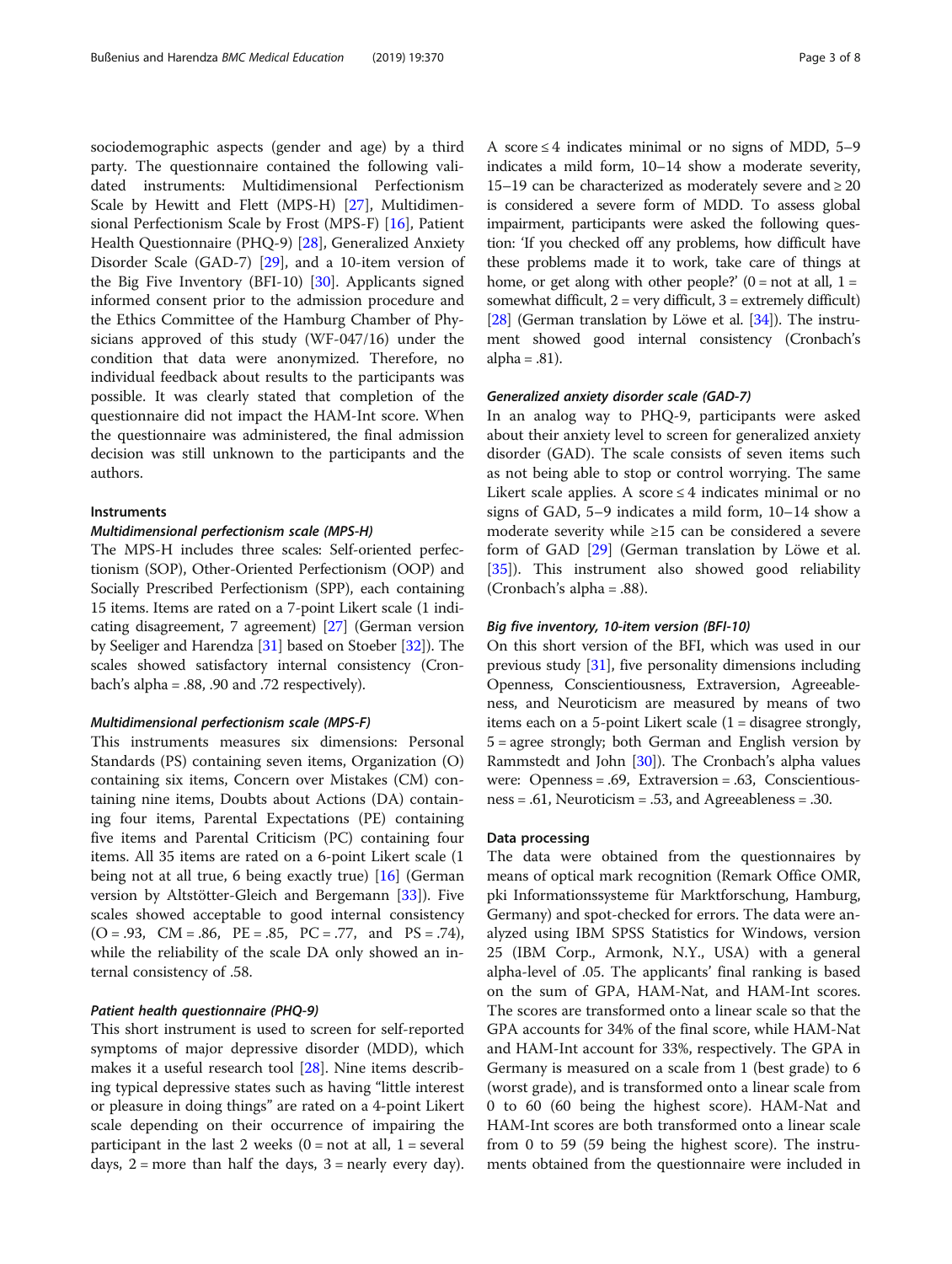<span id="page-3-0"></span>the data set when at least 80% of the items were rated. Missing data were handled through imputation of the mean of the scale. The composite measure of Adaptive Perfectionism (AP) was calculated using the z-transformed scores of the subscales SOP and PS. Maladaptive Perfectionism (MP) was calculated using the z-transformed subscales SPP, CM, and DA. Group differences between admitted and rejected applicants were calculated with independent t-tests or Mann-Whitney-U-tests for ordinal scaled data. Where applicable, Cohen's d was calculated to estimate effect size. The general association of the subscales of perfectionism with symptoms of depression was assessed using Pearson correlations. The z-standardized scale of Maladaptive Perfectionism was included as predictor in a linear regression model for PHQ-9 to test the hypothesis that maladaptive forms of perfectionism can predict symptoms of depression.

## Results

Of the 194 applicants who took part in the MMI selection procedure, 152 (78%) participated voluntarily in our study. Six questionnaires had to be excluded before data processing due to lack of consent to data consolidation. No other exclusion criteria where applicable. Thus, the final sample consisted of 146 applicants (94 female, 64%). Mean age was  $19.8 \pm 1.63$  years, with a minimum age of 17 and a maximum age of 27 years. Mean GPA was 1.52 ± 0.16, mean HAM-Nat score was 37.91 ± 3.75,

Table 1 Participants' characteristics

and mean HAM-Int score was 35.37 ± 4.76. Mean total score, on which the applicants' final ranking was based, was  $122.84 \pm 5.12$ , consisting of GPA (34%), HAM-Nat result (33%), and HAM-Int result (33%). Of the 146 applicants, 92 were eventually admitted according to the acceptance quota, while 54 were rejected. Participants' characteristics can be obtained from Table 1. The groups did not differ significantly in age and gender. While there was no significant difference in their HAM-Nat score, the admitted applicants showed significantly higher GPAs,  $t(144) = -2.02$ ,  $p = .046$  as well as significantly higher HAM-Int scores,  $t(114) = 12.29$ ,  $p < .001$ . As the final admission decision is based on the ranking by each applicant's total score consisting of GPA, HAM-Nat and HAM-Int scores, the group of admitted applicants showed significantly higher total scores,  $t(114)$  =

Regarding the personality measures included in the questionnaire, the rejected applicants showed a significantly higher score in the PHQ-9 with a mean of 8.28 than the admitted applicants with a mean of 6.57,  $t$  $(143) = -2.14$ ,  $p = .034$ . Following Kroenke and Spitzer's recommendation of classification of PHQ-9 scores [\[28](#page-7-0)], over 25% of all participants showed a clinically relevant score of ≥10, indicating moderate symptoms of depression levels or higher. Analysis of the item for global impairment in the PHQ-9 showed a significant difference between admitted and rejected applicants,  $U = 1647.5$ ,

|                                      | Applicant sample  | Admitted applicants | Rejected applicants  | Cohen's d |
|--------------------------------------|-------------------|---------------------|----------------------|-----------|
| Sociodemographic data                |                   |                     |                      |           |
| N                                    | 146               | 92                  | 54                   |           |
| Sex (female/male)                    | 94/52             | 62/30               | 32/22                |           |
| Age (mean $\pm$ SD)                  | $19.85 \pm 1.63$  | $19.79 \pm 1.78$    | $19.94 \pm 1.35$     | 0.09      |
| Selection criteria (mean $\pm$ SD)   |                   |                     |                      |           |
| <b>GPA</b>                           | $1.52 \pm 0.16$   | $1.50 \pm 0.16$     | $1.56 \pm 0.16*$     | 0.38      |
| GPA score                            | $49.56 \pm 3.29$  | $49.98 \pm 3.30$    | $48.85 \pm 3.19*$    | 0.35      |
| HAM-Nat score                        | $37.91 \pm 3.75$  | $37.91 \pm 3.88$    | $37.91 \pm 3.55$     | 0.00      |
| HAM-Int score                        | $35.37 \pm 4.76$  | $37.97 \pm 3.20$    | $30.94 \pm 3.57***$  | 2.10      |
| Total score                          | $122.84 \pm 5.12$ | $125.86 \pm 3.06$   | $117.70 \pm 3.60***$ | 2.50      |
| Personality measures (mean $\pm$ SD) |                   |                     |                      |           |
| Patient Health Ouestionnaire         | $7.19 \pm 4.70$   | $6.57 \pm 4.56$     | $8.28 \pm 4.81*$     | 0.37      |
| Generalized Anxiety Disorder Scale   | $6.85 \pm 4.83$   | $6.56 \pm 5.03$     | $7.35 \pm 4.47$      | 0.16      |
| Big Five Inventory, 10 item version  |                   |                     |                      |           |
| Openness                             | $7.35 \pm 2.14$   | $7.41 \pm 2.10$     | $7.26 \pm 2.21$      | 0.07      |
| Conscientiousness                    | $7.89 \pm 1.64$   | $8.04 \pm 1.54$     | $7.62 \pm 1.79$      | 0.26      |
| Extraversion                         | $7.10 \pm 1.82$   | $7.38 \pm 1.66$     | $6.62 \pm 1.99*$     | 0.43      |
| Agreeableness                        | $7.29 \pm 1.61$   | $7.48 \pm 1.49$     | $6.94 \pm 1.76$      | 0.34      |
| Neuroticism                          | $5.14 \pm 1.75$   | $5.03 \pm 1.66$     | $5.32 \pm 1.88$      | 0.17      |

14.56,  $p < .001$ .

 $*: p < .05, **: p < .001$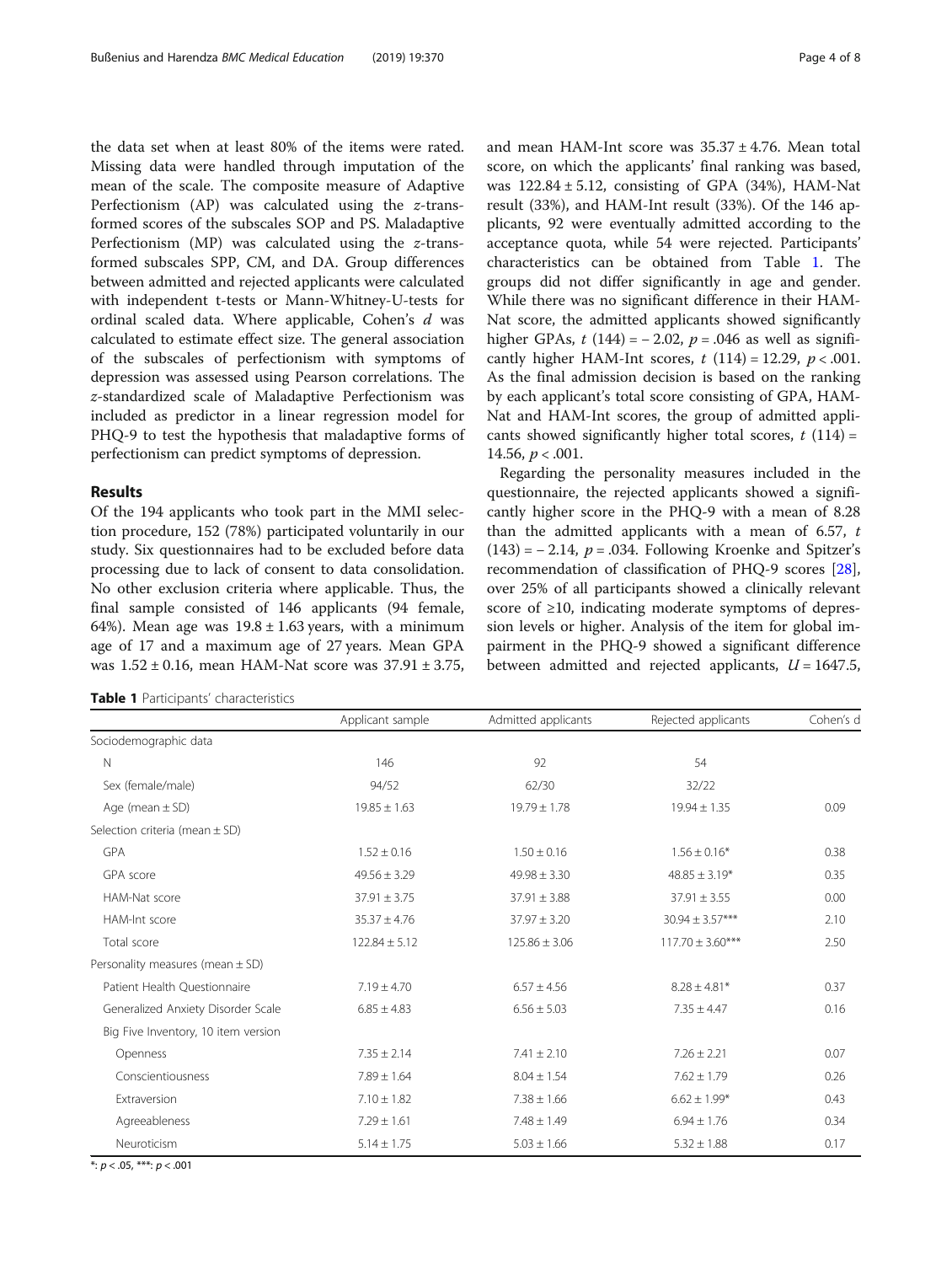$p = .010$ , indicating a higher level of impairment in rejected applicants  $(Mdn = 2)$  than admitted applicants  $(Mdn = 1)$ . The applicants showed no significant differences in their general anxiety scores in the GAD-7. Regarding the 10 item version of the BFI, admitted and rejected applicants showed no differences in the four domains Openness, Conscientiousness, Agreeableness, or Neuroticism, but the admitted applicants were significantly more extrovert than the rejected applicants,  $t(143) = 2.46$  $t(143) = 2.46$  $t(143) = 2.46$ ,  $p = .015$  (Table 1). Comparing the subscales of the perfectionism measures, MPS-H and MPS-F did not result in significant differences between the two groups. While the strongest correlation with PHQ-9 was found for Maladaptive Perfectionism ( $r = .43$ ,  $p < .001$ ), Self-Oriented Perfectionism ( $r = .26$ ,  $p = .002$ ), Socially Prescribed Perfectionism ( $r = .38$ ,  $p < .001$ ), Concern over Mistakes ( $r = .37$ ,  $p < .001$ ), and Doubts about Actions ( $r = .34$ ,  $p < .001$ ) all correlated moderately with the PHQ-9 score as did Adaptive Perfectionism to a lesser extent  $(r=.21, ...)$  $p = .011$ , Table 2).

The differences in depressive symptom levels between the two groups were further explored with a linear regression model including Maladaptive Perfectionism. All three independently assessed models showed a significant explanatory power of Maladaptive Perfectionism to predict symptoms of depression to a similar extent. The predictor accounts for 18% of the variance in PHQ-9 scores in the total sample of applicants, and slightly more in rejected applicants (20%) than in admitted applicants (17%, Table [3\)](#page-5-0).

# Discussion

In our study, rejected applicants showed significantly higher scores for symptoms of depression than admitted applicants and felt significantly more affected by depressive symptoms in daily life. They stated that the depressive symptoms made it "very difficult to work, take care of things at home, or get along with other people". Since depressive mood can predict lower performance in situations of high personal importance [\[36,](#page-7-0) [37\]](#page-7-0), the elevated global impairment in our rejected applicants might reflect their lower performance levels in the multi miniinterview. Additionally, admitted applicants in our study showed significantly higher scores for extraversion in the BFI-10 than rejected applicants. This is in line with the literature stating extraversion to be associated with better MMI performance [[23](#page-7-0), [24](#page-7-0)]. Extraversion is a social trait which is required to cope with the demands of undergraduate medical education and when faced with unfamiliar medical situations or new patients during postgraduate medical practice [\[38](#page-7-0)]. Furthermore, a meta-analysis on links between perfectionism and personality traits revealed that perfectionistic concerns defining Maladaptive Perfectionism were associated with lower levels of extraversion [\[39\]](#page-7-0).

Maladaptive Perfectionism accounted for about 18% of variance in the PHQ-9 scores of our medical school applicants. This finding is in line with our hypothesis that Maladaptive Perfectionism can predict symptoms of depression in medical applicants. Maladaptive Perfectionism comprises Socially-Prescribed Perfectionism (the belief that others place high standards on oneself), Concern over Mistakes (negative reactions to own mistakes), and Doubts about Actions (the belief that performance can never lead to satisfaction), all reflecting maladaptive evaluative concerns and impeding performance [[19](#page-6-0)]. Furthermore, it has been shown that perfectionistic attitudes in general are an attendant circumstance of depressive symptoms and might

Table 2 Group differences in the dimensions of perfectionism and correlations with depression scores

|                                   | Admitted applicants | Rejected applicants | $r_{PHQ-9}$ |
|-----------------------------------|---------------------|---------------------|-------------|
| MPS-H                             |                     |                     |             |
| Self-Oriented Perfectionism       | $71.22 \pm 14.76$   | $72.57 \pm 14.49$   | $.26***$    |
| Socially Prescribed Perfectionism | $43.17 \pm 15.23$   | $45.49 \pm 13.60$   | $.38***$    |
| Other-Oriented Perfectionism      | $49.10 \pm 10.24$   | $48.62 \pm 9.67$    | $.19*$      |
| MPS-F                             |                     |                     |             |
| Personal Standards                | $30.17 \pm 4.99$    | $30.31 \pm 4.62$    | .12         |
| Organization                      | $27.82 \pm 6.44$    | $27.45 \pm 6.40$    | .07         |
| Concern over Mistakes             | $20.86 \pm 7.82$    | $21.96 \pm 7.64$    | $37***$     |
| Doubts about Actions              | $11.14 \pm 3.53$    | $11.70 \pm 3.58$    | $34***$     |
| Parental Expectations             | $11.80 \pm 5.17$    | $12.49 \pm 5.46$    | .15         |
| Parental Criticism                | $7.04 \pm 3.71$     | $7.57 \pm 3.05$     | .13         |
| Composite scales (z-standardized) |                     |                     |             |
| Adaptive Perfectionism            | $-0.04 \pm 1.86$    | $0.08 \pm 1.71$     | $.21*$      |
| Maladaptive Perfectionism         | $-0.17 \pm 2.68$    | $0.28 \pm 2.30$     | $.43***$    |

MPS-H Multidimensional perfectionism scale by Hewitt & Flett, MPS-F Multidimensional perfectionism scale by Frost

 $*: p < .05, **: p < .01, **: p < .001$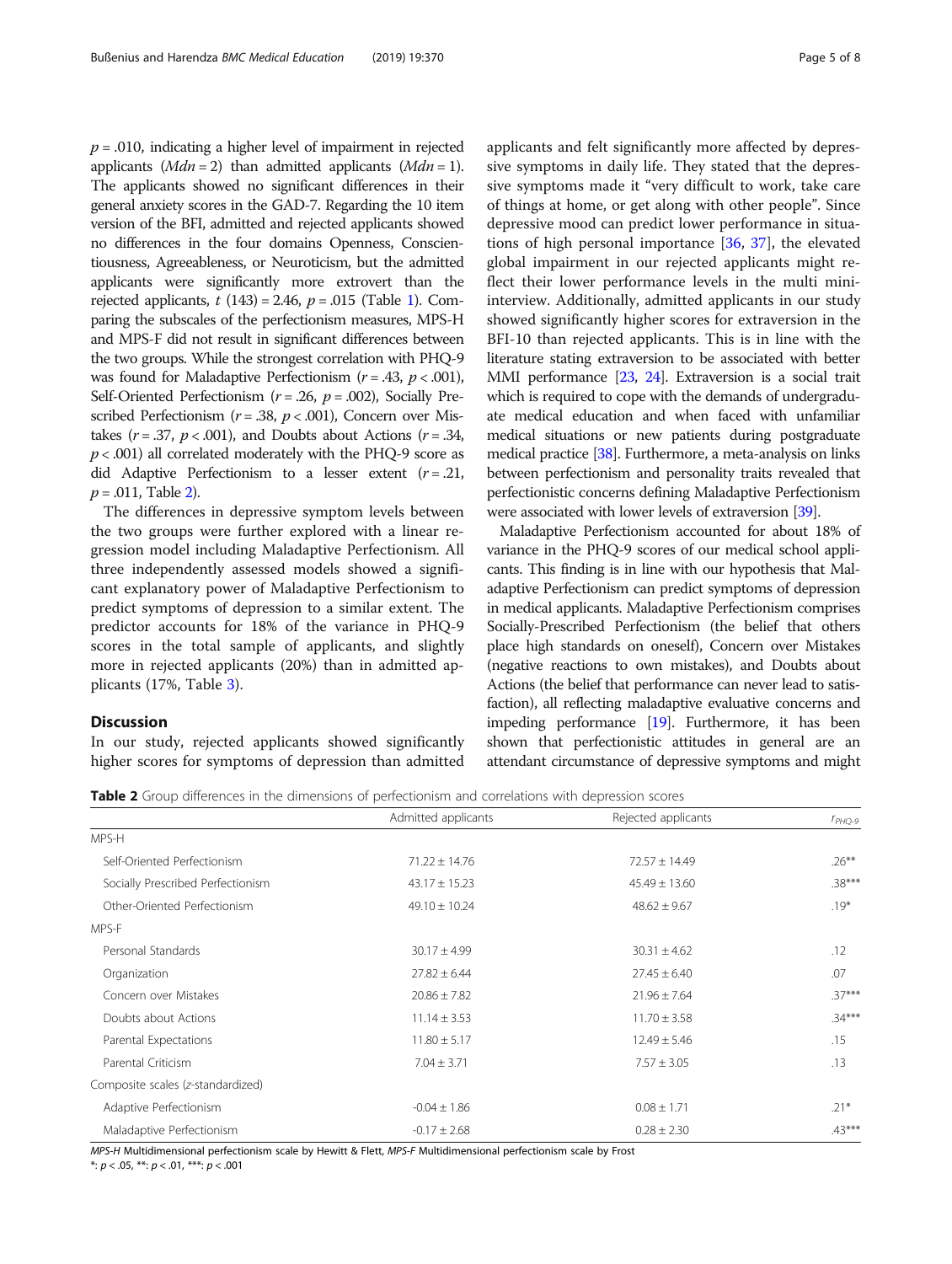<span id="page-5-0"></span>Table 3 Linear regression analysis for prediction of symptoms of depression by Maladaptive Perfectionism

| $\sim$                       |    |       |      |                |               |        |
|------------------------------|----|-------|------|----------------|---------------|--------|
| Model                        |    |       |      | stand. $\beta$ |               |        |
| PHQ-9 of total sample        | 46 | 31.73 | 1143 | د4.            | 5.63          | < 0.01 |
| PHQ-9 of admitted applicants | 92 | 18.28 | .90  | .41            | 4.28          | <.001  |
| PHQ-9 of rejected applicants | 54 | 2.32  | د.   | .44            | $3.5^{\circ}$ | .001   |

PHQ-9 Patient Health Questionnaire, stand. standardized

in turn mediate the relationship between depression and stress [\[14](#page-6-0)]. Hence, these aspects of perfectionism seem to be undesirable in medical school applicants. Some students who are admitted to medical school show high levels of psychological distress at the time of admission and remain at these high levels while they progress through medical school [\[40\]](#page-7-0). While most medical students' emotional state is comparable to that of the general population, for some individuals depressive symptoms scores increase and persist over time [\[8\]](#page-6-0). Therefore, medical schools need to acknowledge the increase in depressive symptoms during undergraduate medical education [\[41\]](#page-7-0) and promote resilience in their medical students [[42](#page-7-0)], which could be achieved, for instance, by offering creative programs and courses about managing a stressful environment [\[43\]](#page-7-0). Resilience strategies, e.g. gratification from medical efficacy as well as from the doctor-patient relationship, self-demarcation and selfawareness [[44](#page-7-0)] need to be fostered, which are required to maintain the physician's behavior patients need [\[45\]](#page-7-0). Because robust mental health is required for the demands of physicians' daily practice, integration of such aspects into selection procedures for medical school has been a matter of debate [\[46\]](#page-7-0). With respect to our findings we propose to assess aspects of perfectionism rather than clinical symptoms in addition to other medical school admission processes like multiple mini-interviews. Whether perfectionism questionnaires can also be used in selection procedures to assess Adaptive Perfectionism, where high levels would be highly desirable in medical students because Adaptive Perfectionism can be associated with positive outcomes such as adaptive coping or positive affect [\[15\]](#page-6-0), but unfortunately decreases during undergraduate medical training [[47](#page-7-0)], needs to be further investigated.

One weakness of our study is that the admitted and rejected groups not only differ in certain aspects of perfectionism and in the extent of showing symptoms of depression but also in some socio-demographic aspects. Admitted applicants had higher GPAs and were also significantly more extroverted. The admission quota after the HAM-Int process varies annually according to capacity, thus the two groups – admitted and rejected students – do not show equal sample sizes. Furthermore, we cannot draw conclusions with regard to the big five personality traits, as the BFI-10 showed rather poor reliability scores and might even underrepresent the constructs. We used this short version for reasons of

feasibility, but a more extensive instrument needs to be employed for results with higher reliability. Another weakness of our study is that it remains uncertain whether our findings can be generalized, as this study only took place at one medical school and entry regulations differ immensely between schools and countries. Furthermore, we will not be able to demonstrate that our sample is representative for medical school applicants, since every summer about 43,000 people apply for medical studies in Germany and we cannot show the sociodemographic data of these applicants nor will we be able to find out who was admitted to a medical school. Over 25% of all participants in our study showed a clinically relevant score indicating moderate symptoms of depression levels or higher. This number seems very high compared to the prevalence of depressive symptoms in the general German population [[48\]](#page-7-0) and in another population of German medical students at the beginning of their first semester [\[31\]](#page-7-0). The time point of administration of the questionnaire in our study – after the participation in the multiple mini-interview – could have played a relevant role for this result, because the timeframe that has to be evaluated in the PHQ-9 – the past fortnight – coincides with the invitation to and preparation for the multiple mini-interviews. Furthermore, participants of the morning group showed significantly  $(p=.045)$  higher scores in Conscientiousness (Additional file [1](#page-6-0): Table S1). This might be due to an incidental overrepresentation of females in the morning group (62 females and 17 males) versus the afternoon group (32 females and 35 males), because females showed significantly ( $p = .017$ ) higher scores for Conscientiousness than males. However, admitted applicants still had significantly lower scores in the PHQ-9 than rejected applicants. They might have been affected by their subjective feelings of their performance when completing the questionnaire, which could have led to a bias in the answers. A strength of our study is the return rate of 78% which provides a good quota of the total sample. Even though the effect sizes of the significant differences in the perfectionism scores between the admitted and rejected applicants are small, testing for aspects of perfectionism might be an interesting addition in the selection process for medical school to reduce the number of admitted students who are at greater risk to develop symptoms of depression.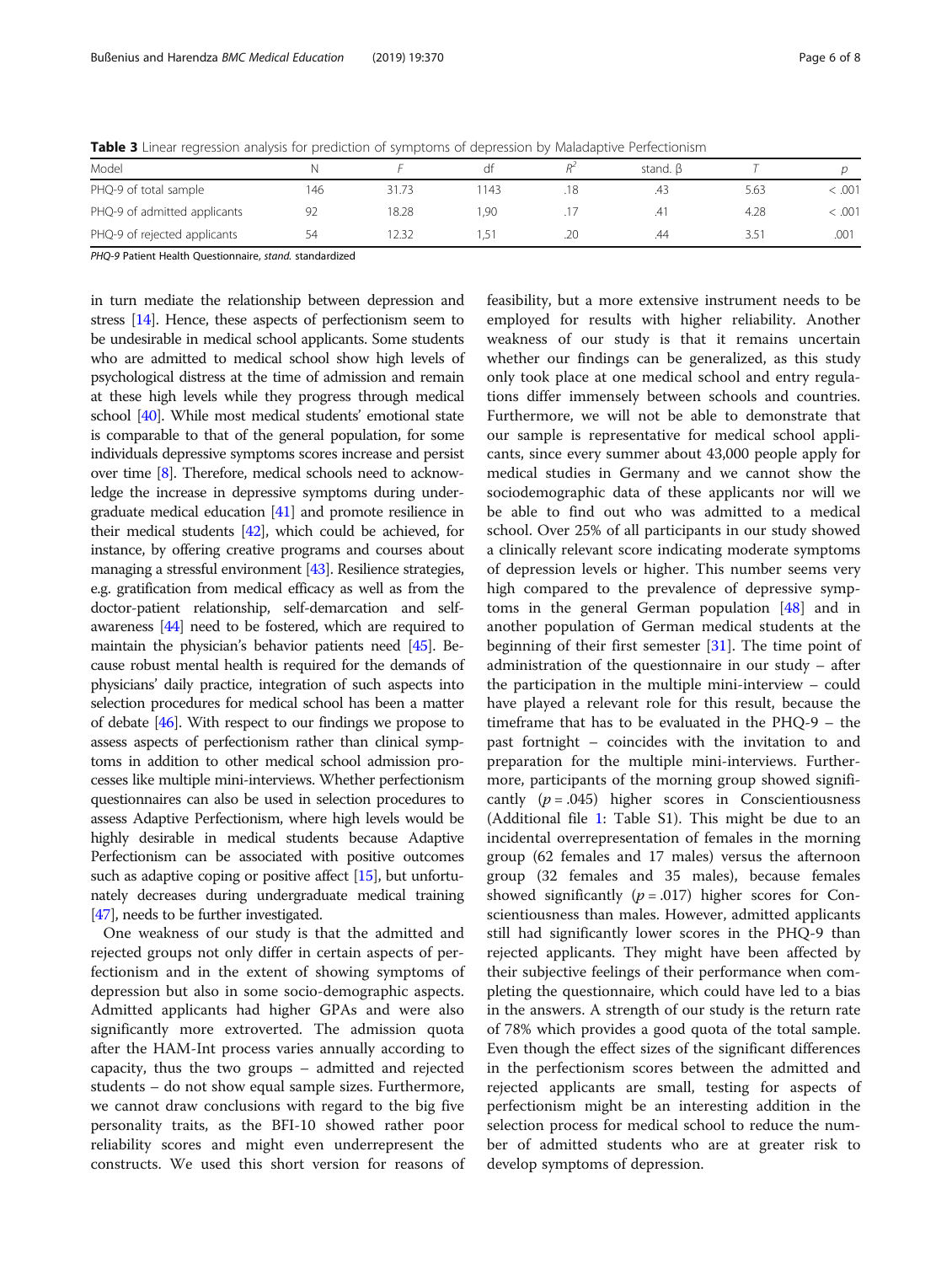# <span id="page-6-0"></span>Conclusions

Medical school applicants who were eventually rejected after a multiple mini-interview selection procedure showed significantly higher levels of symptoms of depression than admitted applicants. In general, the extent of depressive symptoms could be partly explained by Maladaptive Perfectionism. Since Maladaptive Perfectionism hampers performance during undergraduate medical education as well as postgraduate education, assessing the different levels of perfectionism could be additionally recommended for medical school selection to admit those with lower risk of developing symptoms of depression.

# Supplementary information

Supplementary information accompanies this paper at [https://doi.org/10.](https://doi.org/10.1186/s12909-019-1823-4) [1186/s12909-019-1823-4.](https://doi.org/10.1186/s12909-019-1823-4)

Additional file 1: Table S1. Participants' characteristics according to the time points of data collection.

#### Abbreviations

AP: Adaptive perfectionism; BFI-10: Big Five Inventory 10; CM: Concern over Mistakes; DA: Doubts about Actions; GAD: Generalized anxiety disorder; GAD-7: Generalized Anxiety Disorder Scale; GPA: High school grade point average; HAM-Int: Hamburg Assessment Test for Medicine – Interview; MDD: Major depressive disorder; MMI: Multiple mini-interview; MP: Maladaptive Perfectionism; MPS-F: Multidimensional Perfectionism Scale by Frost; MPS-H: Multidimensional Perfectionism Scale by Hewitt and Flett; O: Organization; OOP: Other-Oriented Perfectionism; PC: Parental Criticism; PE: Parental Expectations; PHQ-9: Patient Health Questionnaire; PS: Personal Standards; SOP: Self-Oriented Perfectionism; SPP: Socially-Prescribed Perfectionism

#### Acknowledgements

We would like to thank all medical school applicants who participated in this study.

#### Authors' contributions

SH and LB planned the study and constructed the questionnaires. LB acquired the data and performed the statistical analysis. Both authors drafted the manuscript and approved its final version.

#### Funding

This work was supported by the Federal Ministry of Education and Research (project number: 01GK1801A). The funding body played no role in the design of the study and in collection, analysis, and interpretation of data and in writing the manuscript.

#### Availability of data and materials

All data and materials are available from the corresponding author upon request.

#### Ethics approval and consent to participate

The Ethics Committee of the Hamburg Chamber of Physicians confirmed the innocuousness of this study and its congruence with the Declaration of Helsinki (WF-047/16). Informed consent was obtained and the anonymity of all participants has been guaranteed. All participants provided informed written consent for participation in this study.

#### Consent for publication

Not applicable.

#### Competing interests

SH has a position as Section Editor to BMC Medical Education. LB has no competing interests.

#### Author details

<sup>1</sup>Department of Biochemistry and Molecular Cell Biology, Center for Experimental Medicine, University Medical Center Hamburg-Eppendorf, Hamburg, Germany. <sup>2</sup>III. Department of Internal Medicine, University Medical Center Hamburg-Eppendorf, Hamburg, Germany.

# Received: 18 February 2019 Accepted: 26 September 2019 Published online: 15 October 2019

# References

- Wallace JE, Lemaire JB, Ghali WA. Physician wellness: a missing quality indicator. Lancet. 2009;374(9702):1714–21.
- 2. Shanafelt TD, Bradley KA, Wipf JE, Back AL. Burnout and self-reported patient care in an internal medicine residency program. Ann Intern Med. 2002;136(5):358–67.
- 3. Dyrbye L, Shanafelt T. A narrative review on burnout experienced by medical students and residents. Med Educ. 2016;50(1):132–49.
- 4. Fahrenkopf AM, Sectish TC, Barger LK, Sharek PJ, Lewin D, Chiang VW, Edwards S, Wiedermann BL, Landrigan CP. Rates of medication errors among depressed and burnt out residents: prospective cohort study. BMJ. 2008;336(7642):488–91.
- 5. West CP, Huschka MM, Novotny PJ, Sloan JA, Kolars JC, Habermann TM, Shanafelt TD. Association of perceived medical errors with resident distress and empathy: a prospective longitudinal study. JAMA. 2006;296(9):1071–8.
- 6. Pohontsch N, Stark A, Ehrhardt M, Kötter T, Scherer M. Influences on students' empathy in medical education: an exploratory interview study with medical students in their third and last year. BMC Med Educ. 2018; 18(1):231.
- 7. Rotenstein LS, Ramos MA, Torre M, Segal JB, Peluso MJ, Guille C, Sen S, Mata DA. Prevalence of depression, depressive symptoms, and suicidal ideation among medical students: a systematic review and meta-analysis. JAMA. 2016;316(21):2214–36.
- 8. Rosal MC, Ockene IS, Ockene JK, Barrett SV, Ma Y, Hebert JR. A longitudinal study of students' depression at one medical school. Acad Med. 1997;72(6):542–6.
- 9. Carson AJ, Dias S, Johnston A, McLoughlin M, O'Connor M, Robinson B, Sellar R, Trewavas J, Wojcik W. Mental health in medical students: a case control study using the 60 item general health questionnaire. Scott Med J. 2000;45(4):115–6.
- 10. Dyrbye LN, Thomas MR, Shanafelt TD. Systematic review of depression, anxiety, and other indicators of psychological distress among US and Canadian medical students. Acad Med. 2006;81(4):354–73.
- 11. Henning K, Ey S, Shaw D. Perfectionism, the impostor phenomenon and psychological adjustment in medical, dental, nursing and pharmacy students. Med Educ. 1998;32(5):456–64.
- 12. Hewitt PL, Flett GL. Dimensions of perfectionism in unipolar depression. J Abnorm Psychol. 1991;100(1):98–101.
- 13. Hewitt PL, Flett GL, Ediger E. Perfectionism and depression: longitudinal assessment of a specific vulnerability hypothesis. J Abnorm Psychol. 1996; 105(2):276–80.
- 14. Hewitt PL, Dyck DG. Perfectionism, stress, and vulnerability to depression. Cognit Ther Res. 1986;10(1):137–42.
- 15. Stoeber J, Otto K. Positive conceptions of perfectionism: approaches, evidence, challenges. Personal Soc Psychol Rev. 2006;10(4):295–319.
- 16. Frost RO, Marten P, Lahart C, Rosenblate R. The dimensions of perfectionism. Cognit Ther Res. 1990;14(5):449–68.
- 17. Hewitt PL, Flett GL. Perfectionism in the self and social contexts: conceptualization, assessment, and association with psychopathology. J Pers Soc Psychol. 1991;60(3):456–70.
- 18. Frost RO, Heimberg RG, Holt CS, Mattia JI, Neubauer AL. A comparison of two measures of perfectionism. Pers Individ Dif. 1993;14(1):119–26.
- 19. Enns MW, Cox BJ, Sareen J, Freeman P. Adaptive and maladaptive perfectionism in medical students: a longitudinal investigation. Med Educ. 2001;35(11):1034–42.
- 20. Eva KW, Rosenfeld J, Reiter HI, Norman GR. An admissions OSCE: the multiple mini-interview. Med Educ. 2004;38(3):314–26.
- 21. Pau A, Jeevaratnam K, Chen YS, Fall AA, Khoo C, Nadarajah VD. The multiple mini-interview (MMI) for student selection in health professions training – a systematic review. Med Teach. 2013;35(12):1027–41.
- 22. Knorr M, Hissbach J. Multiple mini-interviews: same concept, different approaches. Med Educ. 2014;48(12):1157–75.